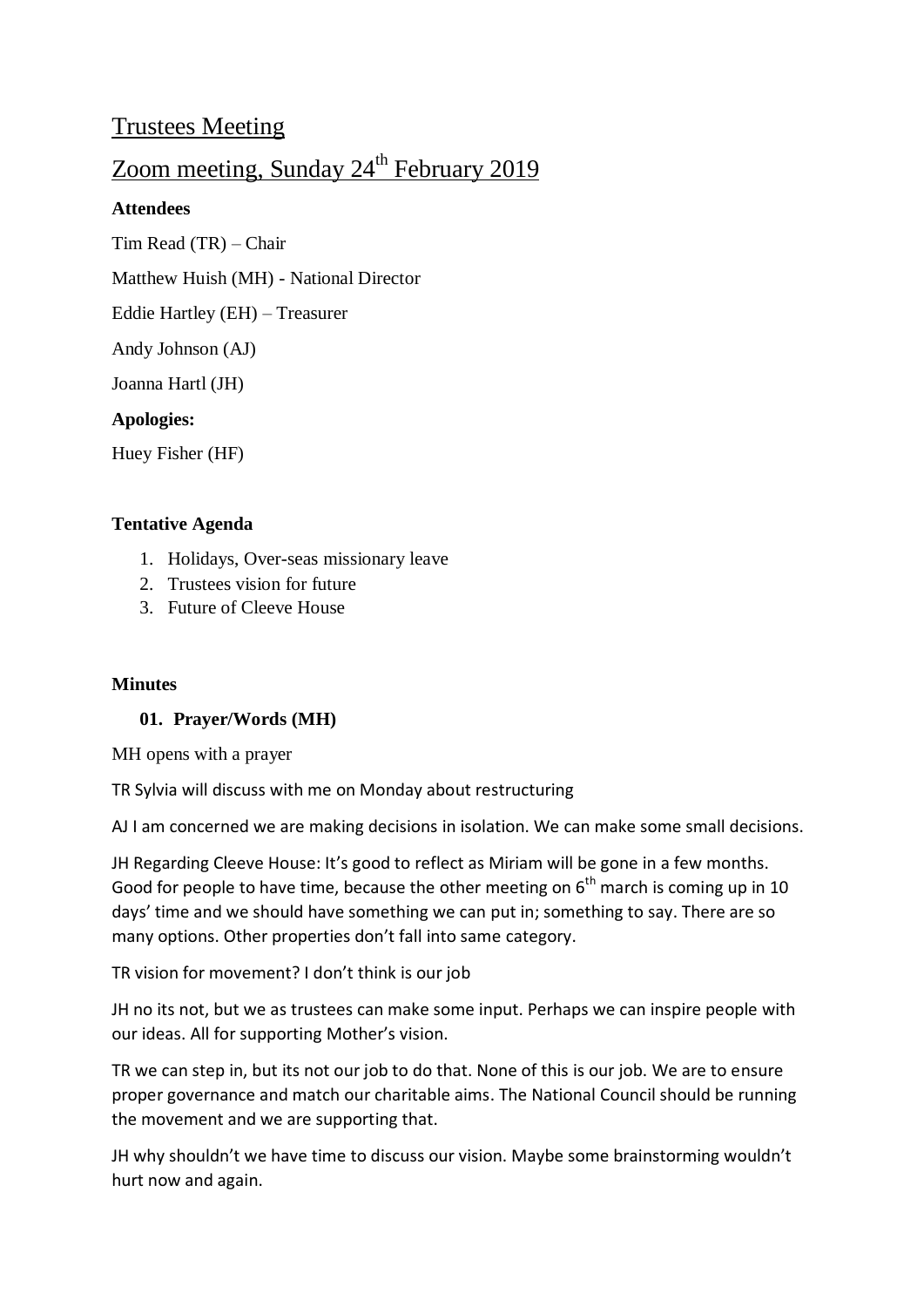AJ I agree with TR, we have enough to do. The church leaders need to decide and what they want to do; and we can support it.

TR I don't think we have time for this.

AJ when ideas are good we can get behind it and support.

TR so for today we will discuss point 1 and 3.

# **01. Holidays and Over-seas missionary leave**

TR reads Sylvia's email.

TR the first point 28 days + 8 days, I am inclined to agree with that. The reality is that people don't take that anyway.

AJ I agree.

JH I think she is right.

MH yes, I concur.

JH I haven't seen any reason to dispute it.

TR we don't have 4 trustees in the meeting, but hopefully next meeting we can bring it up briefly.

TR next point is mission leave.

MH also but I think UK has a responsibility to other nations e.g Africa and the Commonwealth and want to encourage FFWPU staff to serve.

AJ I think it is good but as Sylvia said some may not be able to take that.

TR someone who makes the effort to go abroad should be rewarded with pay.

MH yeah it is difficult.

JH she was looking at it from a legal view point if they are not FFWPU members, they are not likely to go on a mission.

MH but it is there as an option for them to take it, I'm not sure why it is discriminatory.

TR maybe it's the money, because you can go to a conference in a warm place. Maybe its because we are barring some FFWPU members from it.

MH but with e.g. Sylvia maybe she wouldn't say she was an FFWPU member. Could she do that for the Catholic church?

TR then the Catholic church should pay for that.

AJ I think we should be clear it is associated with our charity.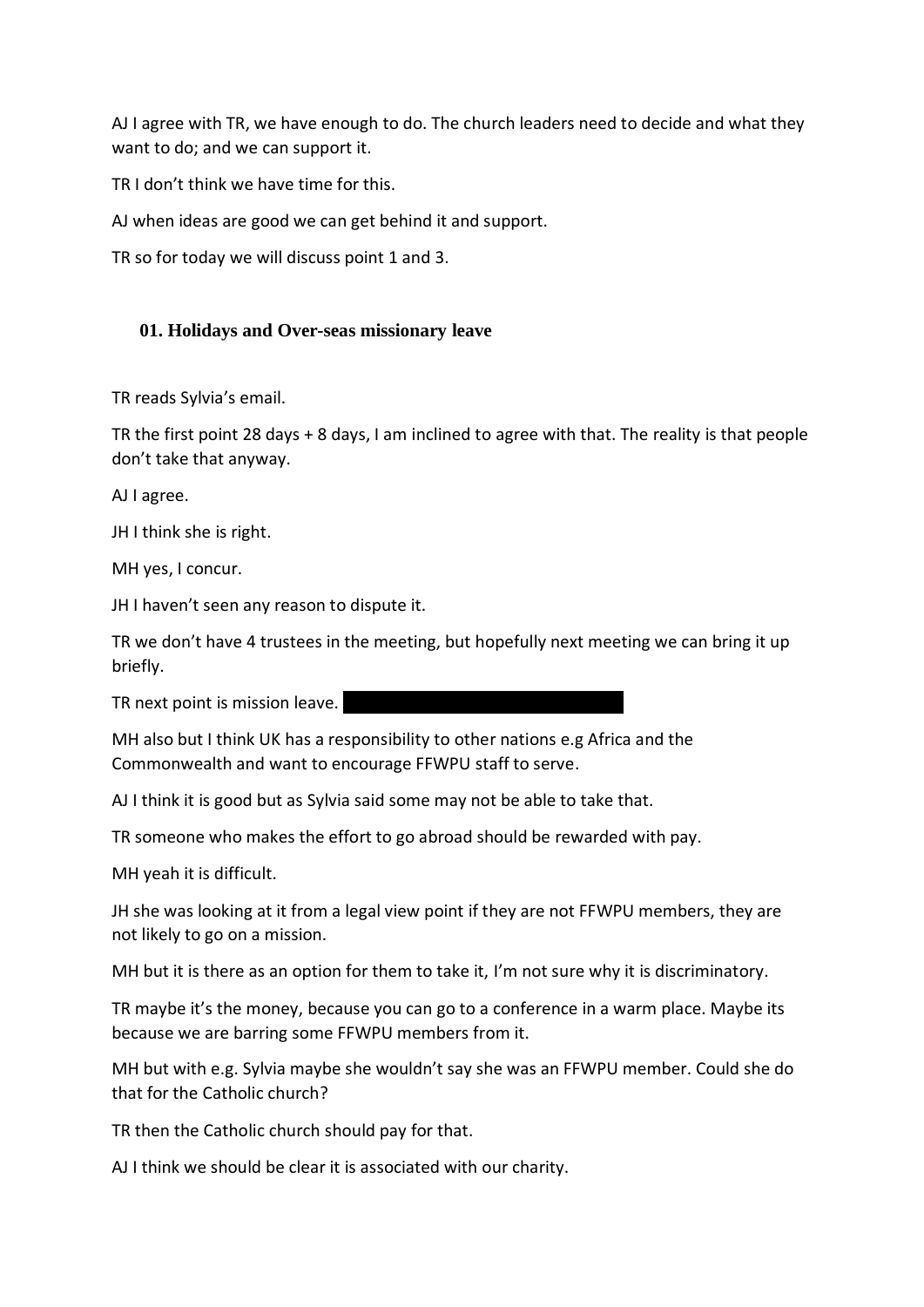JH I think it could be written in the contract, that any FFWPU member can do an FFWPU mission.

TR normally you can't just do it, you would need to ask your line manager. It shouldn't just be up to them.

| MH                                                                                                     | says by the way I am going here for a week.                                                                     |                |
|--------------------------------------------------------------------------------------------------------|-----------------------------------------------------------------------------------------------------------------|----------------|
| TR I<br>provide that                                                                                   | but nothing to do with<br>meeting today, we were discussing 'How do we educate these people?' FFWPU Dept should | .TR I was in a |
| AJ                                                                                                     | job description?                                                                                                |                |
| MH yes it is in there.                                                                                 |                                                                                                                 |                |
| TR MH you need to have a strong conversation with<br>about that.                                       |                                                                                                                 |                |
| MH that is all relevant, and would like to have a conversation about this, but is it on the<br>agenda? |                                                                                                                 |                |
| Also, Sylvia's proposal has some ideas about that                                                      |                                                                                                                 |                |

TR with the overseas mission leave, somebody could draft what a contract like this would look like. FFWPU members who may be able to go on this mission leave only with the line manager's consent.

me for a ride and has an elegant solution to the problem. I think it is best if he is promoted or moved sideways. We could still invite him to be a part of the Education team, but run in a

MH Sylvia said it is 10% of the year. She is arguing that it is perhaps excessive. I am asking you, can we afford to ask people to offer 10% of their time?

AJ can we afford that drop in personnel, aside from the money?

MH I think people always benefit enormously when they go away overseas. People will be re-inspired and enhance their performance. Currently can we afford for people to be absent, however that is probably a reflection of poor management. Tom and Selina are very good at reporting and making it convenient. With good communication we can make it work.

TR who are we talking about here?

AJ David Earle?

TR He wouldn't be, as the orphanage if finished.

MH For Josh it would be great for him to support a project to see how other countries are doing things.

TR but he wouldn't need to go for more than 10 days.

MH or on a pro rata basis.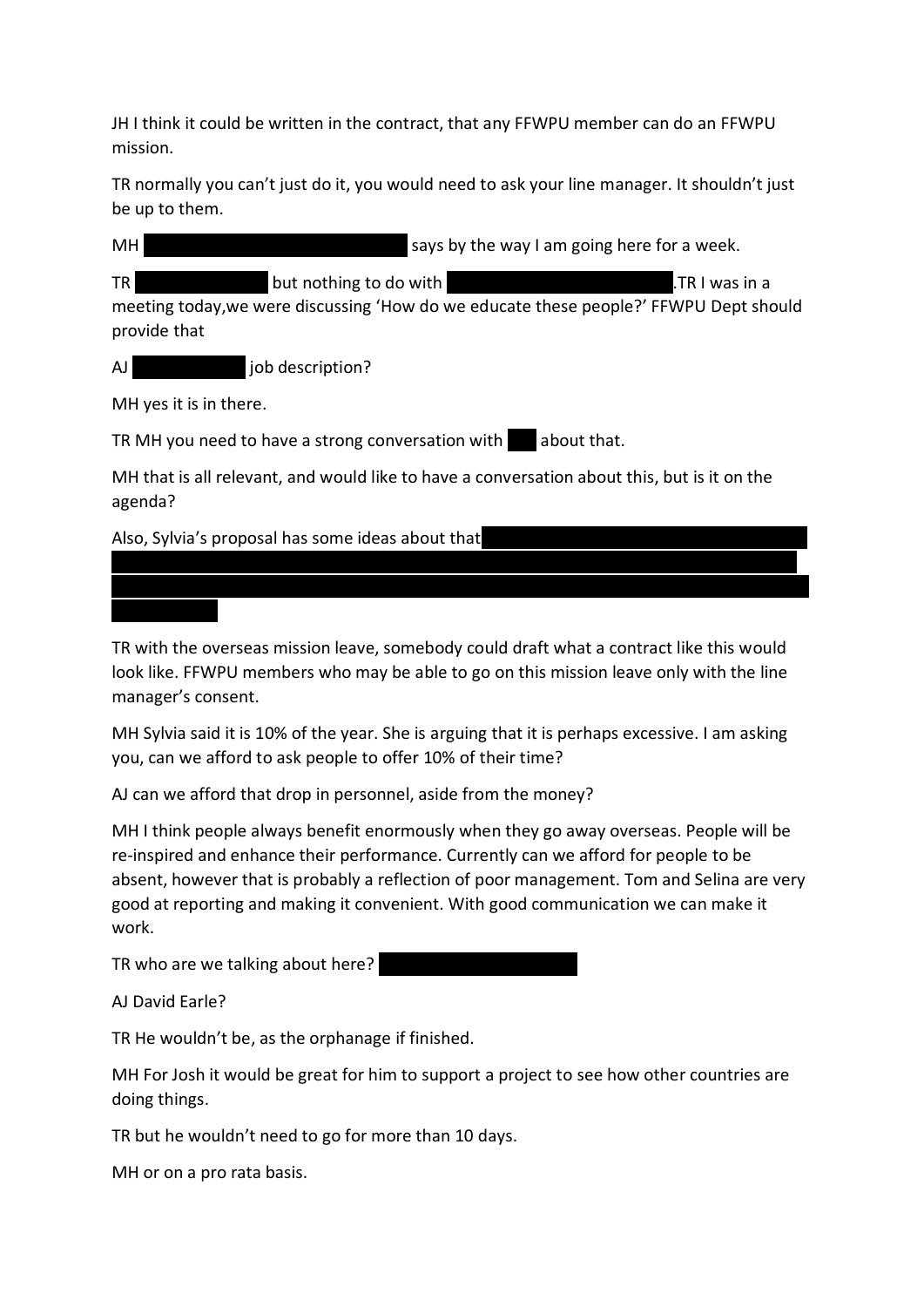AJ that sounds reasonable.

TR What about a percentage of their contract time?

JH Josh is only on 4 hours a week.

AJ 156 hours a year.

MH that is 16 hours leave, which is a day.

TR it is a bit contrived. Not useful for most people.

JH you and William are the only people MH.

MH how will a BFD team member work out their trip. If they spend 5 days away that is 120hrs. But with this they don't have to count their hours.

JH but overseas mission leave is for that country, but a BFD leader to go is apart of their job description; they have to attend BFD meetings. So that is not mission leave.

MH I understand you a probably right about that. E.g. Jeff is 20 hours a week, if he goes off to Germany for 4 or 5 days, does he then not work for the next 4 weeks? How does it work legally?

Sylvia said its okay as long as the time is not below minimum wage.

JH I understand that if it is apart of your job description, it means you are doing your job and happen to be in another country.

MH but I spend 5 or 6 times 37.5 hours away, so should I take time off afterwards? Of course, I am not going to do that, but especially young people want to be clear so there is not misunderstanding.

TR then shouldn't we call it that you get paid extra for that, because we don't want you to take time off.

#### **Minutes taker lost connection for 30 seconds**

TR if you are doing more than your job then you should be paid extra.

AJ if you are doing your job and it is clear, saying you need to travel internationally, but if it is not in the job description, I think it should be added to leave.

MH I think the leave is more elegant so you don't have to count the hours. So you get paid the same if you were at home but it's the same if you were at home.

EH joins the meeting.

EH there may be some other HR text on how others handle this.

AJ maybe other churches?

TR if you work for Ford and go abroad, if it is in your job you will be paid to some degree. If its not in your job description you won't be paid.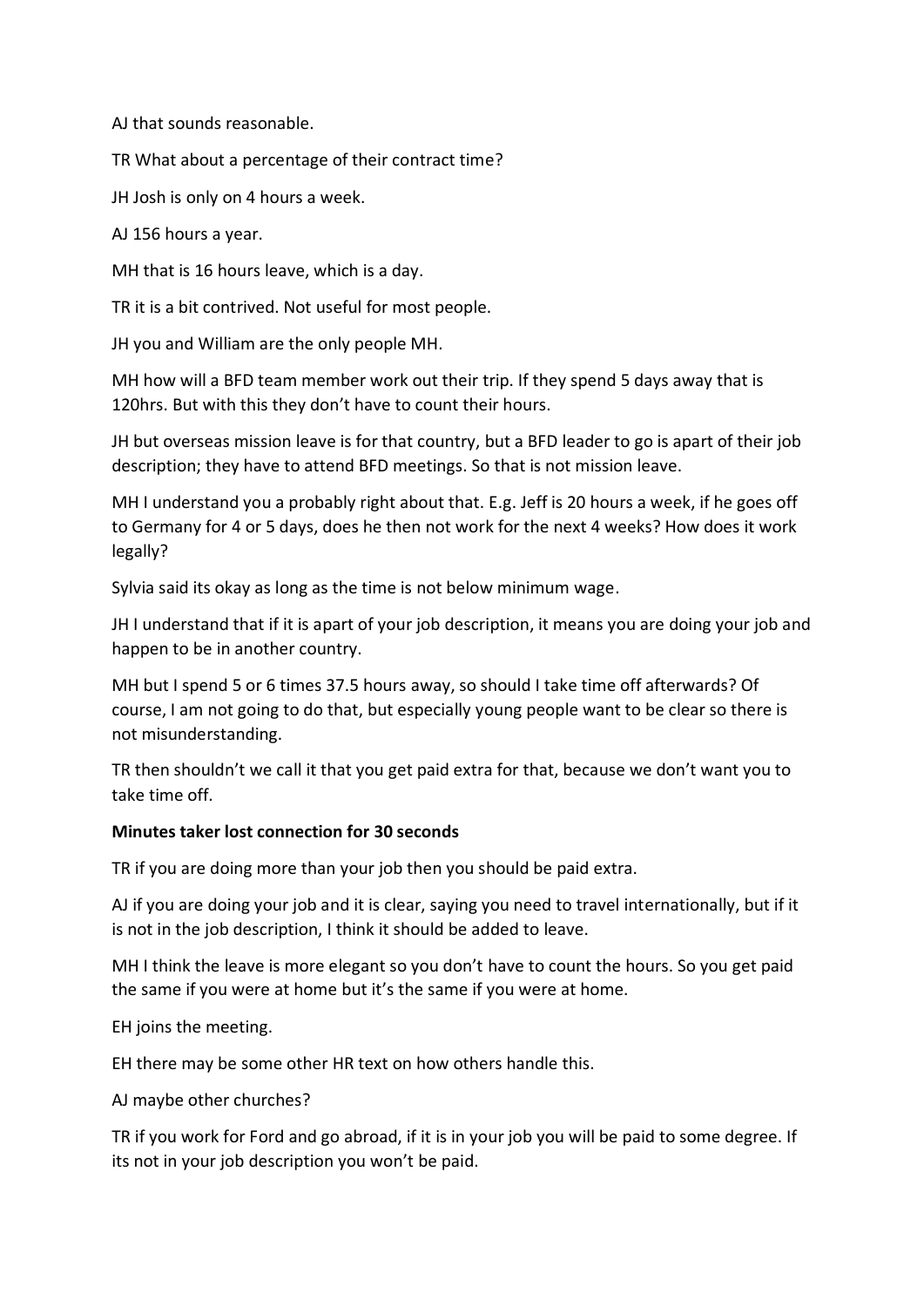EH Only MH and William are in this situation. Okay don't go over it again if you have discussed it.

TR what do you suggest MH, we look into it more?

MH yes please.

JH ying presented with an alternative, that you don't receive any paid income. You have to take the time off, and you won't be paid your monthly salary.

AJ He is not doing the job description if he is away 6 months are is not doing his job.

TR that is another point, but it is valid.

Action Point: TR to ask Sylvia what other organisations do with this particular issue (overseas leave e.g what do Ford or Rolls Royce managers do?)

TR repeats Sylvia recommendation to EH regarding 28days + 8 days.

All of us are inclined to agree.

EH would that be modified when going up to 100%.

TR yeah sure. Do we all agree?

Decision point: TR to tell Sylvia of the decision for 28 days + 8 bank holidays.

# **02. Future of Cleeve House**

EH it all boils down to the volume of traffic we can foresee, building up over the years who would use Cleeve House. It is an ideal education centre. Are we going to spend the £233,000 immediately?I'm also attracted to the idea to build a hall and wooden cabins at the place. If we had a new start and effort, then it makes sense to define what should Cleeve be used for. It depends on our real planning.

AJ I think we are going into a decision into the whole property portfolio. What I see is that we look at the short termand decide about Cleeve until the National Council get their act together. How are we going to manage Cleeve House after Miriam moves out?

EH Miriam is not moving out until end of November. We have 8 months to get a strategy from the National Council to get that together. We could have a really clear plan as soon as she moves out.

TR In order to decide to keep it we need a plan in place.

AJ we can generate traffic, when I moved in there were not any workshops and I built it up, so they could move in. We need a plan from the National Council and then prepare thebuilding for that plan.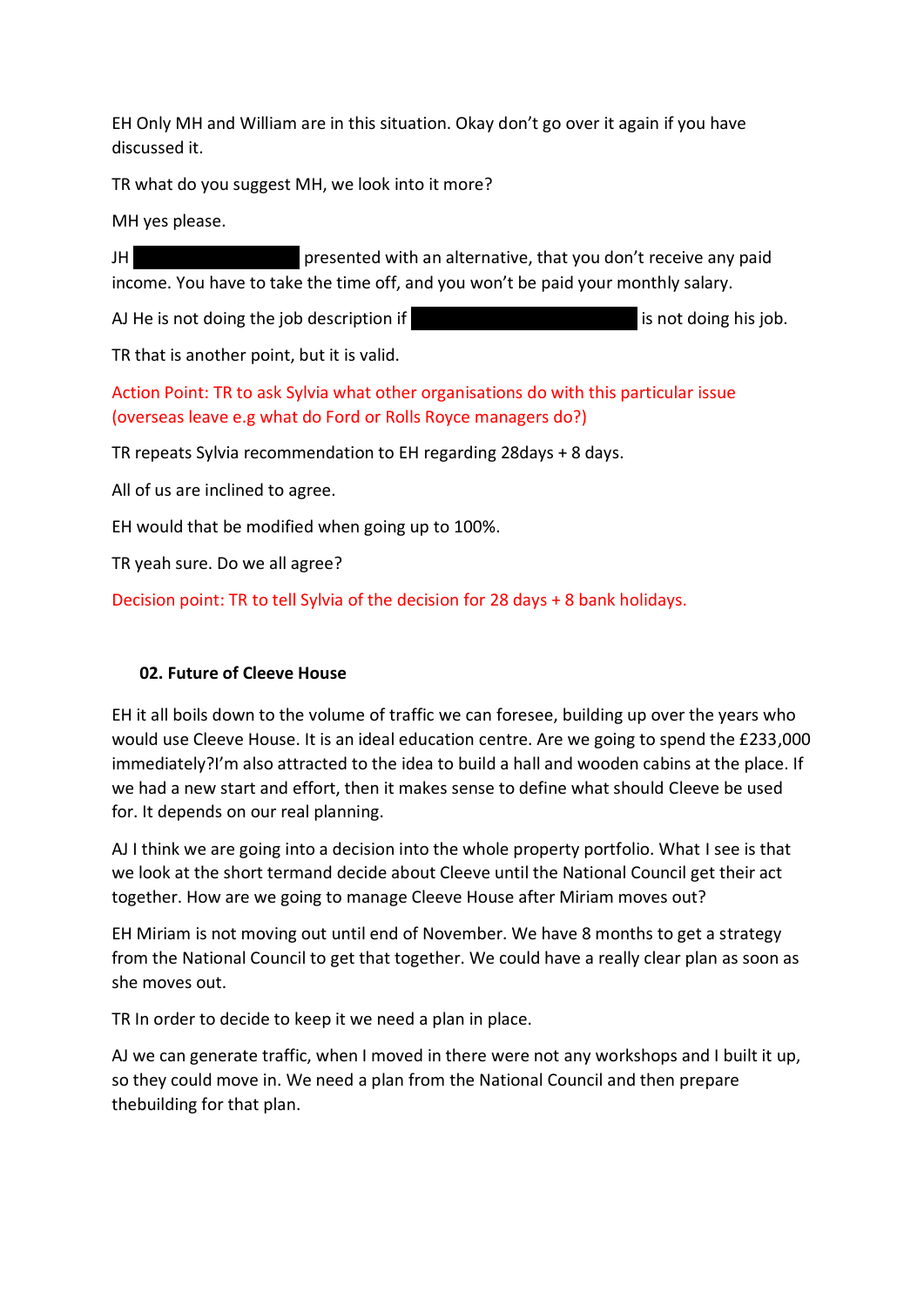EH electrical work will be done and then there will be a gap, do we really spend £233,000 or have it low key for a year. It is too fuzzy at the moment, but I don't see why we can't have a plan by November.

AJ but it has to be a wholistic view. At the moment we can't make any clear decisions.

EH we shouldn't have a joint meeting without the plan first as TR said in his email.

TR I worked out how many days we used Cleeve house in 2017 and it was 17 days. [correction, my apologies it was 32 days in 7 events] I doubt it has increased, but how can we justify having a building for that.

AJ we can say we only done this and that, but is that our future?

TR it will be if we don't have a plan to do otherwise.

AJ then we need a plan so we can decide how to use the building for that.

EH apart from the money from the flat there won't be any money coming in. It must be selfsufficient.

AJ but again we can't look at it individually.

EH need to have a wholistic look but look at things individually.

AJ we need a real plan

EH that will be the same situation on  $6<sup>th</sup>$ March

TR how is it going for the national vision MH?

MH hopeful steps forward. I was happy from some contribution from the National Council. Take TM directions seriously but making it relevant. Most important is to capture the imagination of the young adults. At the moment they don't care. It should be ambitious but believable. It can't be we want to be a world of peace. But to answer, there some useful contributions.

EH will we have something by the  $6<sup>th</sup>$  March?

MH we have a WhatsApp group and the National Council are posting their contributions.

EH are we going to have the general understanding that they decide in the general meeting? Or can there be a defined procedure that the end result is decided by the trustees. The joint meeting is not going to decide, are we going to agree on that?

MH being legalistic gets people wound up.

EH it is not the national council remit, it is to say how the buildings could be used. Our names are connected to that.

MH it is good for the trustees and National Council to work things out together, we are not antagonising eachother.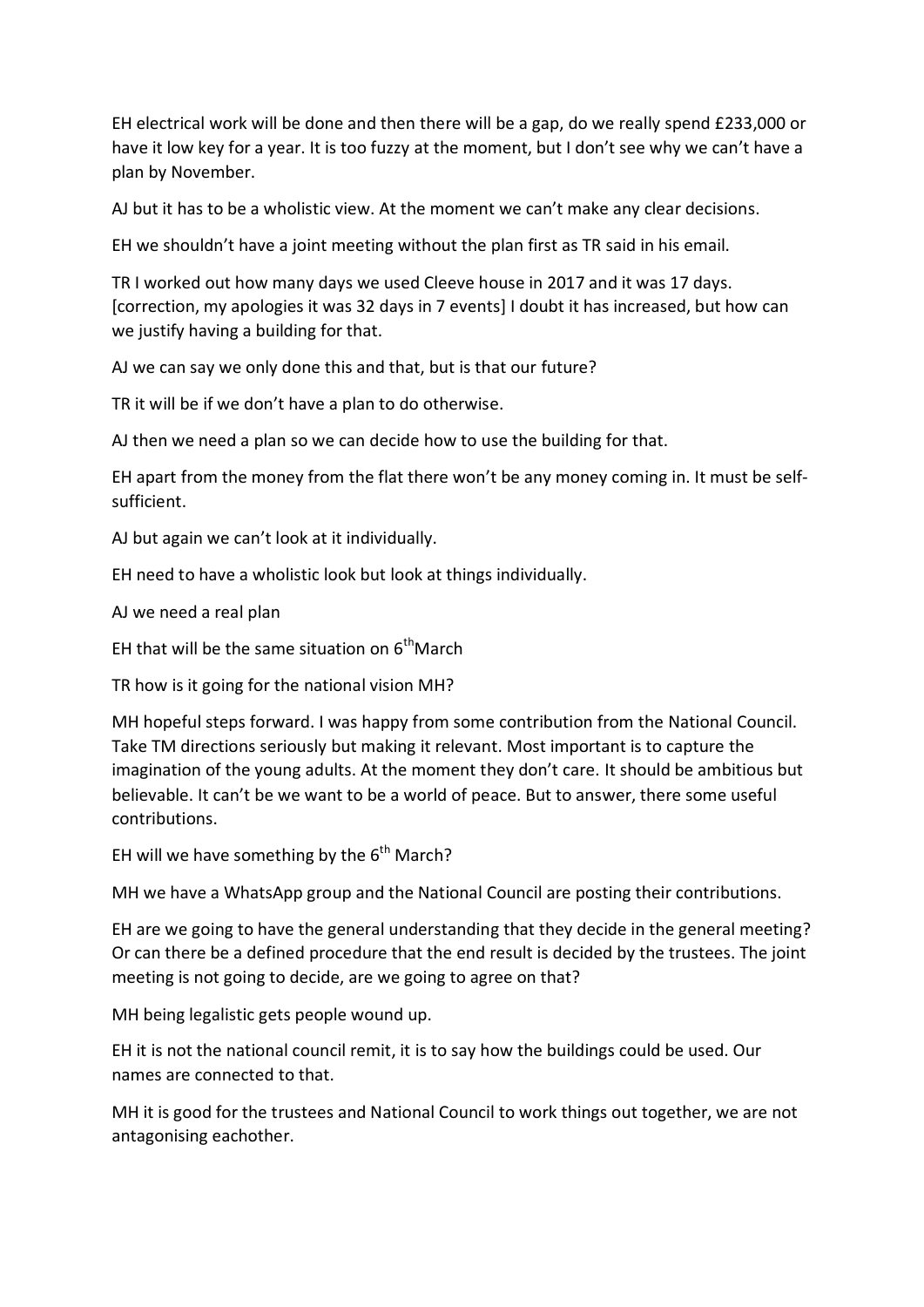TR this is a point MH, it is in order for all the bodies to come up with a decision in light of what is needed by the National Council. Suppose it is decided we need a workshop centre and a place for blessings, so we want Cleeve House and Livingstone House is underused, so we don't need that. In that case a proposal is made that we keep Cleeve House and change the use of Livingstone House. Then it is up to the trustees and the finance committee to decide how to use Livingstone House then.

MH Okay

TR the meeting should work out what the over-all strategy is.

So the problem is how will we make this meeting have those results, we need a clear agenda.

JH any decision should not be made in that meeting, only a consensus of ideas. It should be clear that proposal are purely ideas.

AJ we get our guide from the National Council and they say to the trustees can you get on and do that. They give us what they want, and it is up to us how it is done.

TR is that okay MH?

MH I think so.

TR do we need to talk more. Its been an hour now.

JH I think it is productive, even though it is in a circle. We need a clear vision on it.

EH we had a good meeting with the auditor. By end of August we will get the audit out.

JH one more thing. The newsbulletins that are sent out, should include the ad for business manager, trustees.

TR who tells Tanya what to do?

MH Gianni does, but you will meet with Sylvia first.

EH do we need more trustees?

TR yes

Action Point TR to talk with Sylvia about the job adverts for business, manager, trustee, finance committee.

#### **4 . AOB: UPF FFWPU board meeting**

JH before it was for all the trustees of FFPWU and UPF to meet

TR sorry I thought I did invite everyone.

EH there are some issues to discuss how we can find more solutions.

TR Robin wanted a meeting.